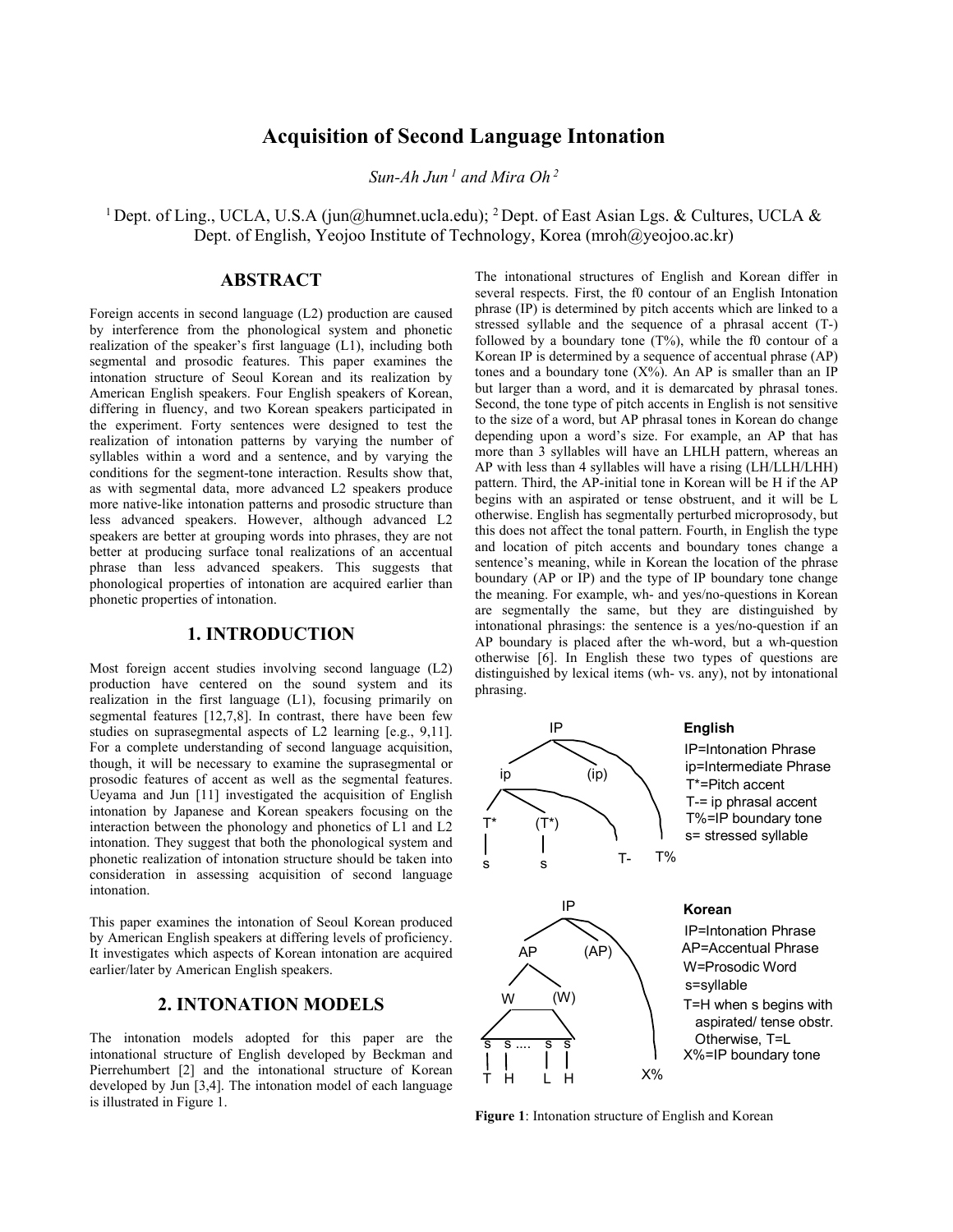### **3. EXPERIMENT**

#### **3.1. The Corpus**

40 sentences were designed by varying the number of syllables within a word, the AP-initial segments (i.e., plain, aspirated, tense consonants), the syntactic structures, and the function of wh-words to investigate which intonational properties of Korean are acquired earlier/later by American English speakers.

#### **3.2. Subjects**

Four male English speakers of Korean, differing in proficiency, and two male Korean speakers participated in the experiment. Table 1 shows L2 speakers' backgrounds in Korean.

| Subjects   |              | Yrs. in Major /Spouse's lg. | Yrs. of studying                |
|------------|--------------|-----------------------------|---------------------------------|
|            | Korea        |                             | speaking Kor.                   |
| Advanced   | 6            | Korean history/Korean       | $6$ yrs $/16$ yrs               |
| Intermed 1 | 8            | English/Korean & Eng.       | $3 \text{ yrs} / 8 \text{ yrs}$ |
| Intermed 2 | $\mathbf{R}$ | Korean history/Eng.         | $6 \text{ yrs} / 6 \text{ yrs}$ |
| Beginner   |              | English literature/NA       | $1 \text{ yr}/1 \text{ yr}$     |

**Table 1**: Language background information for L2 speakers

## **3.3. Procedure**

Speakers read randomized sentences four times in the UCLA Phonetics Lab. Pitch tracks of each sentence were analyzed using PitchWorks software (*Scicon)*. Transcriptions of the tones and phrasings (i.e., AP, IP) of all the utterances were made by both authors using Korean ToBI (K-ToBI) [1,5]. f0 values were measured in the middle of the target syllables.

### **4. RESULTS AND DISCUSSION**

## **4.1. The Number of Phrasings**

More advanced L2 speakers produced more native-like intonation patterns and prosodic structure than less advanced speakers. Specifically, advanced speakers were better at grouping words. Thus, the more advanced the speaker, the fewer phrase boundaries he produced. Table 2 illustrates the number of APs & IPs for each speaker. Although the advanced speaker produced a number of APs close to that of the native speakers, he produced a substantially higher number of IP boundaries than native speakers.

| Subjects                                        | #. of sent-med APs $#$ of sent-med IPs |     |  |  |
|-------------------------------------------------|----------------------------------------|-----|--|--|
| Native 1                                        | 179                                    |     |  |  |
| Native 2                                        | 193                                    |     |  |  |
| Advanced                                        | 197                                    | 65  |  |  |
| Intermed 1                                      | 221                                    | 68  |  |  |
| Intermed 2                                      | 215                                    | 72  |  |  |
| Beginner                                        | 251                                    | 116 |  |  |
| (data: total 328 words $[=82$ words x 4 times]) |                                        |     |  |  |

**Table 2**: The number of APs and IPs for each speaker.

This result suggests a general learning constraint on prosodic development that limits the number of words in one phrase. We believe that the production of a one-word-phrase by less advanced speakers reflects a limitation on information

processing at early stages of L2 acquisition as is often found in children's L1 acquisition data.

### **4.2. Realization of Accentual Phrase Tones**

When we examined the surface tonal realization of an AP depending on the length of the phrase and the initial segment of the AP, we found that not all surface tones were produced equally well. Speakers were in general good at producing APfinal H tones and rising tone patterns for short APs (e.g., LH, LLH, LHH), but they were not good at producing the second tone in a long AP (i.e.,  $H_1$  in  $LH_1LH_2$ ), nor were they proficient at producing AP-initial H tones due to segment type. Figure 2 shows f0 tracks for sentence (1) where the subject phrase (marked by a topic marker) has 6 syllables. Both of the native speakers produced a LHLH pattern as predicted, but the Advanced Speaker and Intermediate Speaker 2 produced a flat low tone until the end of the phrase. Intermediate Speaker 1 produced an ambiguous tonal pattern, and the Beginner produced two clear APs for the subject phrase—one for each word.

<sup>(1)</sup> mina sonsengnimun minarul miwoheyo 'Mina's teacher-TOP' 'Mina-ACC.' 'hates' -> Mina's teacher hates Mina.



**Figure 2**: Pitch tracks of sentence (1) for all speakers, focusing on the tonal pattern of the subject phrase.

The initial tone of a Korean AP is H when the segment is aspirated or tense, but L otherwise. The f0 difference between these two tones is substantial, and it is sustained until the end of the syllable. This segmentally-triggered f0 difference, i.e. microprosody, exists in English, but it is smaller than the difference observed in Korean and the effect disappears around the middle of the syllable. Figure 3 shows the f0 difference between AP-initial H and L tones in terms of percentage of each speaker's pitch range (shown in % to normalize pitch range differences among speakers). Native speakers of Korean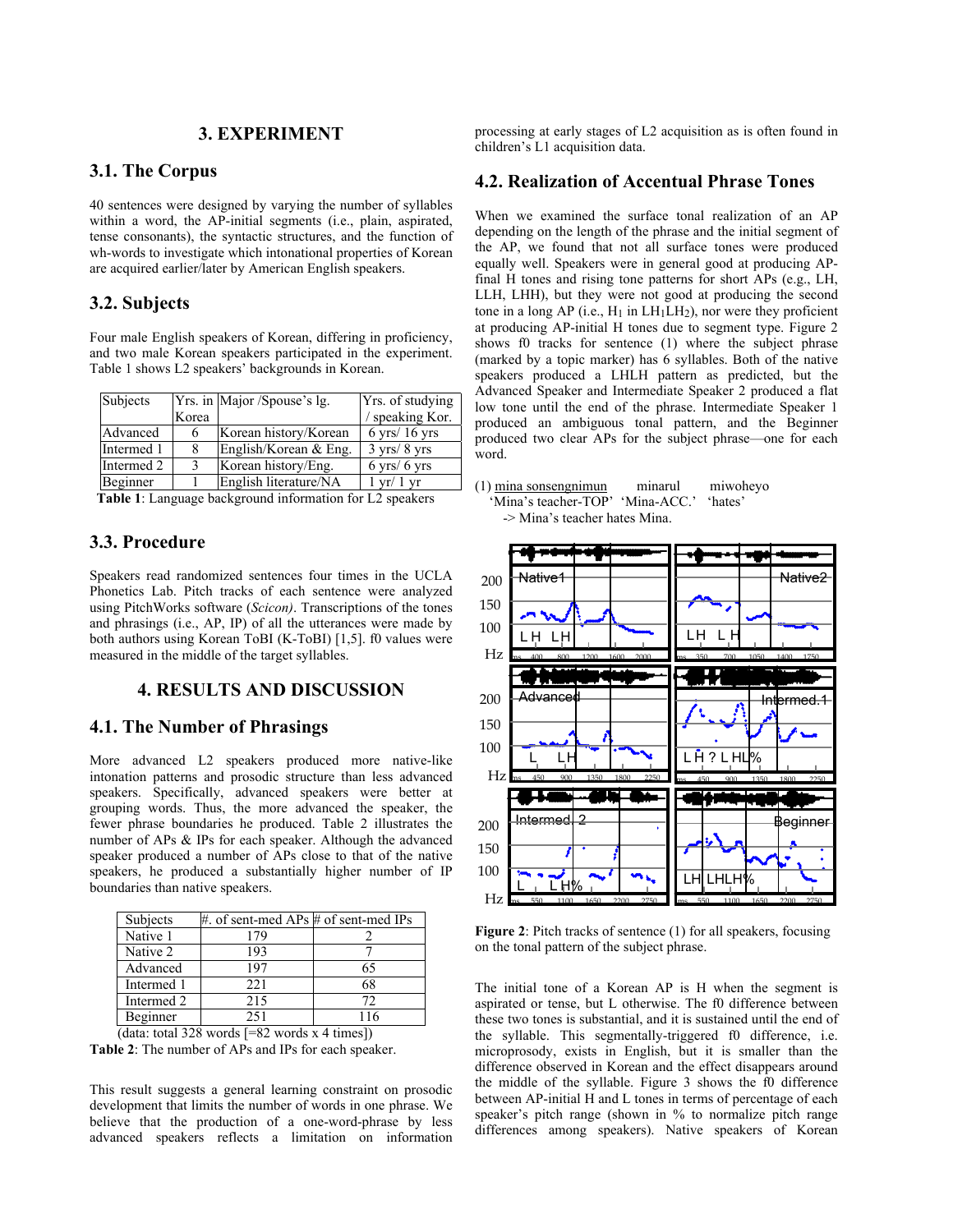showed a 30-50% difference between H and L tone, but in general English speakers of Korean showed a 10-20% difference, except for Intermediate Speaker 1. This suggests that acquisition of AP-initial tone is not correlated with L2 experience.

The fact that speakers were in general better at producing the AP-final H tone than other tones suggests that AP-final H tone is easier to acquire than other AP tones. We believe that this is because the AP-final H tone is perceptually more salient than other tones due to its consistency and invariability. As mentioned above, the surface tones of an AP vary depending upon the number of syllables in the AP and the initial segment of the AP, but the AP-final H tone rarely varies, particularly in reading. This finding may also suggest that speakers acquire tones linked to phonological properties of prosody earlier than those linked to phonetic properties (see [11] for similar findings). For Korean-ToBI [5], Jun claimed that the surface realization of AP tones in Korean does not change the meaning of an utterance, but phrase boundaries do. Thus, she proposed to label phrase boundaries of APs and IPs on a phonological tone tier and the surface realization of AP or IP tones on a phonetic tier. Since the right edge of a Korean AP is almost always marked by a H tone, this H tone is a strong perceptual cue for an AP final boundary, which is phonological. Thus, in addition to the phonetic saliency of AP-final H, L2 speakers of Korean may have acquired the AP-final H tone earlier than other surface AP tones because of the H tone's function of marking a phrase-final boundary, a distinctive property of Korean prosody.



**Figure 3**: f0 difference between AP-initial H and L tones (in % of each speaker's pitch range)

#### **4.3. Syntactic Structure**

Jun [3] suggests that a given phrase or sentence can have various accentual phrasings due to several factors, including the syntactic structure constraint in (2). It states that an AP cannot end with a word, Wn, which is the initial member of a branching structure.



Examination of the data reveals that more advanced speakers do not violate the syntactic constraint when they produce APs with more than one word. However, we could not find any data from

less advanced speakers in which the syntactic constraint was violated, because their APs usually included only one word.

## **4.4. Wh-question versus Yes/No-question**

Korean wh- and yes/no-questions are segmentally the same, but are distinguished by intonational phrasing [6]. For example, "*olmattongan"* could be either a wh-word meaning 'how long' or an indefinite pronoun meaning 'for any length'. When it is used as a wh-word, the word begins a new AP and dephrases the following words. That is, there is no AP boundary after a whword. On the other hand, when it is used as an indefinite pronoun, an AP boundary is placed after the word. In English, these two types of questions are distinguished by lexical items (wh- vs. any), but not by intonational phrasing.

As mentioned earlier, though, less advanced speakers often produce each Korean word as one AP. This was true for these cases as well, regardless of whether the sentence contained a wh-word or an indefinite pronoun. Therefore, it was impossible for us to determine whether the speakers' correct phrasings of yes/no-questions resulted from their acquisition of this intonation pattern or from their inability to combine words into phrases. Thus, in this paper, we will focus on AP phrasing for wh-questions.



**Figure 4**: f0 track of a wh-question, 'how long did you study a foreign language?', produced by a native speaker (upper) and the Beginner (lower).

Figure 4 shows f0 tracks for the sentence 'How long did you study a foreign language?' as produced by a native speaker (above) and the Beginner (below). The wh-word is interpreted as a wh-pronoun. The native speaker produced the object noun, *wegugorul,* in one AP and the wh-word, *olmattongan*, and the following verb, *kongbuhessojo* in another AP. If we measure the native speaker's f0 values for the final syllable of the wh-word, *an*, and the initial two syllables of the following verb, *kong* and *bu*, the results will be in the order of *an*>*kong*>*bu*. This is labeled on the pitch track as A, B, and C, respectively. In contrast, the Beginner produced the first word in one IP and the others in two APs, thereby failing to produce the intended wh